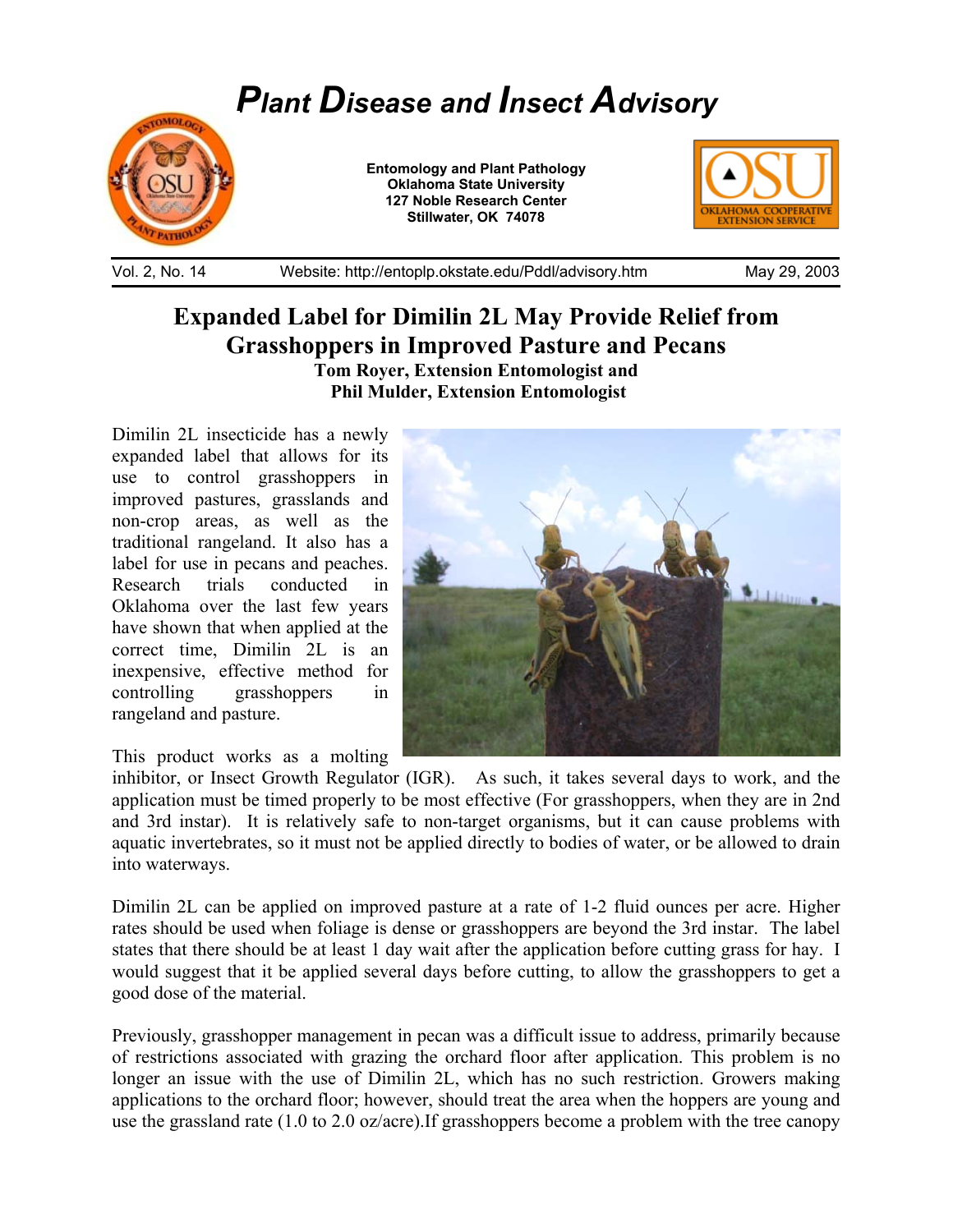this likely means that they were not controlled adequately when they were young instars and any efforts to control them with Dimilin 2L late in the season would be futile.



 $\overline{a}$ 

Control of other insects in pecan should be carefully considered on the basis of efficacy. In studies conducted in Oklahoma on the efficacy of Dimilin 2L on pecan nut casebearer, compared to treatment with other standards, Dimilin 2L did not provide comparable control. In other states, good control was obtained, but only after two applications of Dimilin 2L. This approach would not be cost-effective or worth the hassle, particularly in light of the residual capacity associated with products such as Confirm or Intrepid. These latter products can provide

excellent control of casebearer even when applied slightly before thresholds. In addition, their residual capacity has provided subsequent control of first generation fall webworm, which begin to occur typically a few weeks after first generation pecan nut casebearer.

## **Time to Treat for Pecan Nut Casebearer Phil Mulder, Extension Entomologist**

Pecan nut casebearer populations have increased over the last week. Damage is already evident in some southern locations and eggs were found in the Depew area. In the Depew, OK area on May 26, 2003 we recovered 2 white eggs and 2 pink eggs. Although the casebearer model suggests that this is too early for entries (in Depew) it is fairly close and pecan nut casebearer never pay attention to things like models.

With our recent storms and more on the horizon, growers should probably wait until the weather subsides and prepare to treat immediately after the storms. Most likely this will occur around the first week of June. Provided in the table below are some representative sites across the state showing the degree days through



midnight May 28. Keep in mind when you read the table and use one of these numbers for your orchard, that 1831 degree days marks the time of predicted first significant entry. Obviously, we may be a little earlier in some locations.



Growers should carefully choose their insecticides according to efficacy and whether they are allowing cattle to graze the orchards. The safest two choices for the applicator and for beneficial organisms are Confirm® (cannot be grazed) and Javelin® (can be grazed). Another interesting choice available this year is the compound Spintor®. This product is a fermentation by-product that does an excellent job on pecan nut casebearer; however, the expense is about \$550.00 per gallon. This cost would make per acre costs about \$17-20 per acre